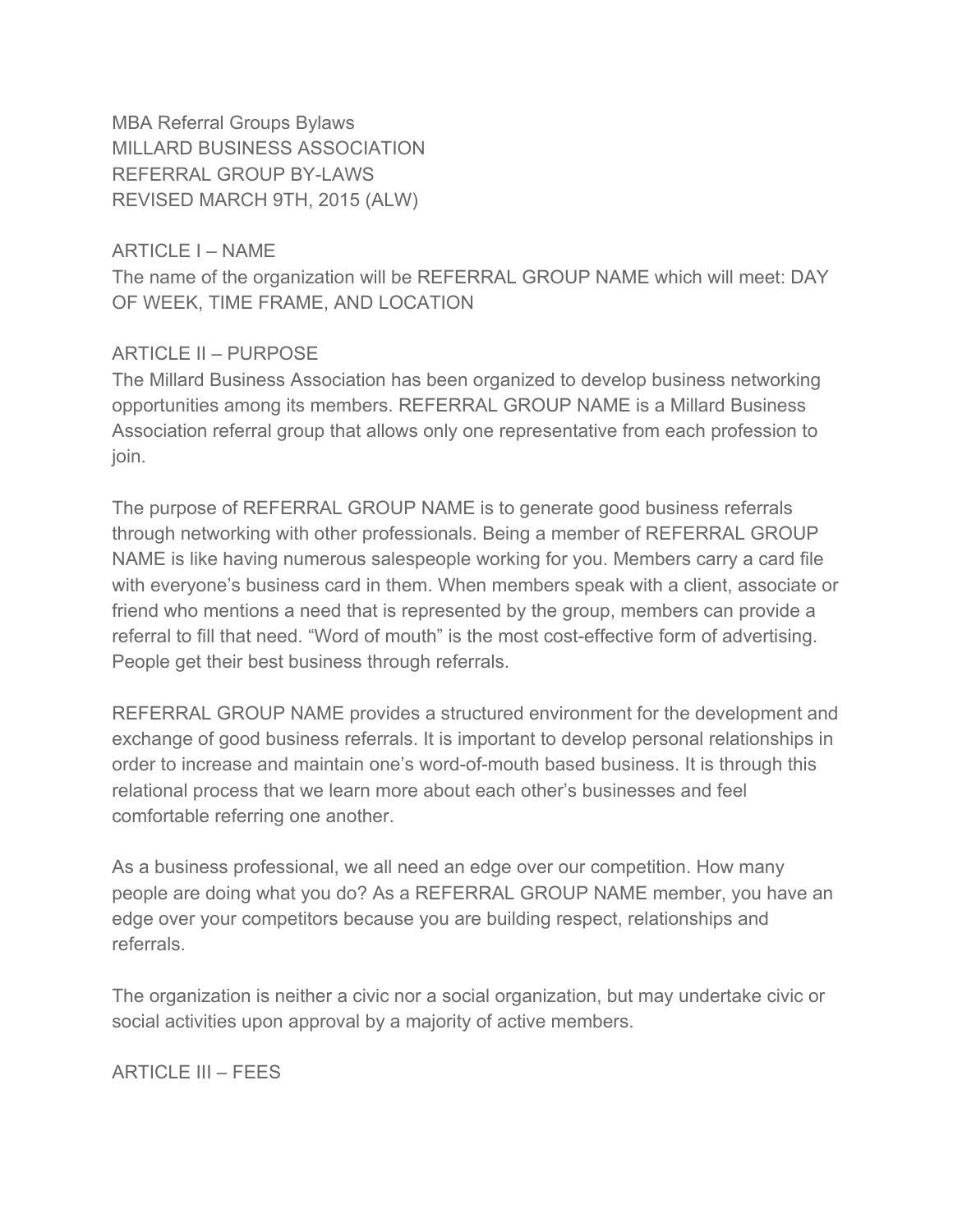\$50 every six months. Payment for dues may vary depending on the referral group. It is their discretion to dictate when during the calendar year. There is no initiation fee. The semi-annual dues are \$50.00 and are used for the following expenses: visitor brochures, membership packets, referral forms, business card holders, and name tag lanyards, sponsorship of business opportunities, guest lunches and group socials.

#### Meal Expense:

In addition to the regular dues, each member may incur an expense that will be used to cover the cost of the member's weekly meals. Members are responsible for the cost of all meals, even for those for meetings they can't attend.

#### ARTICLE IV MEMBERSHIP

Qualifications for Referral Group Membership:

• Company and member must be in good standing with the Millard Business Association.

• Only one member per business or professional category is allowed.

In order to protect the MBA, all Referral Groups are required to have checking accounts with a bank designated by the MBA.

The Millard Business Association recommends that its members belong to only one MBA Referral Group at a time.

The referral group shall have a minimum of 6 members and cannot exceed 24 members.

If one member representing a business or profession changes said profession to one which is represented by another member, such member may not stay in the group but may transfer to another referral group if his/her new business category is not represented in that group. The replacement for the resigning member will not automatically come from the resigning member's company. A proposed replacement member from the resigning member's company will be treated as a new membership applicant.

A member or MBA representative may sponsor a prospective member and present him or her to the group as a guest at any weekly meeting.

Prospective new members, if they are in good standing with the MBA, may apply for membership in an MBA Referral Group. The prospective member must be voted in by the existing members of the Referral Group before he/she can be considered a member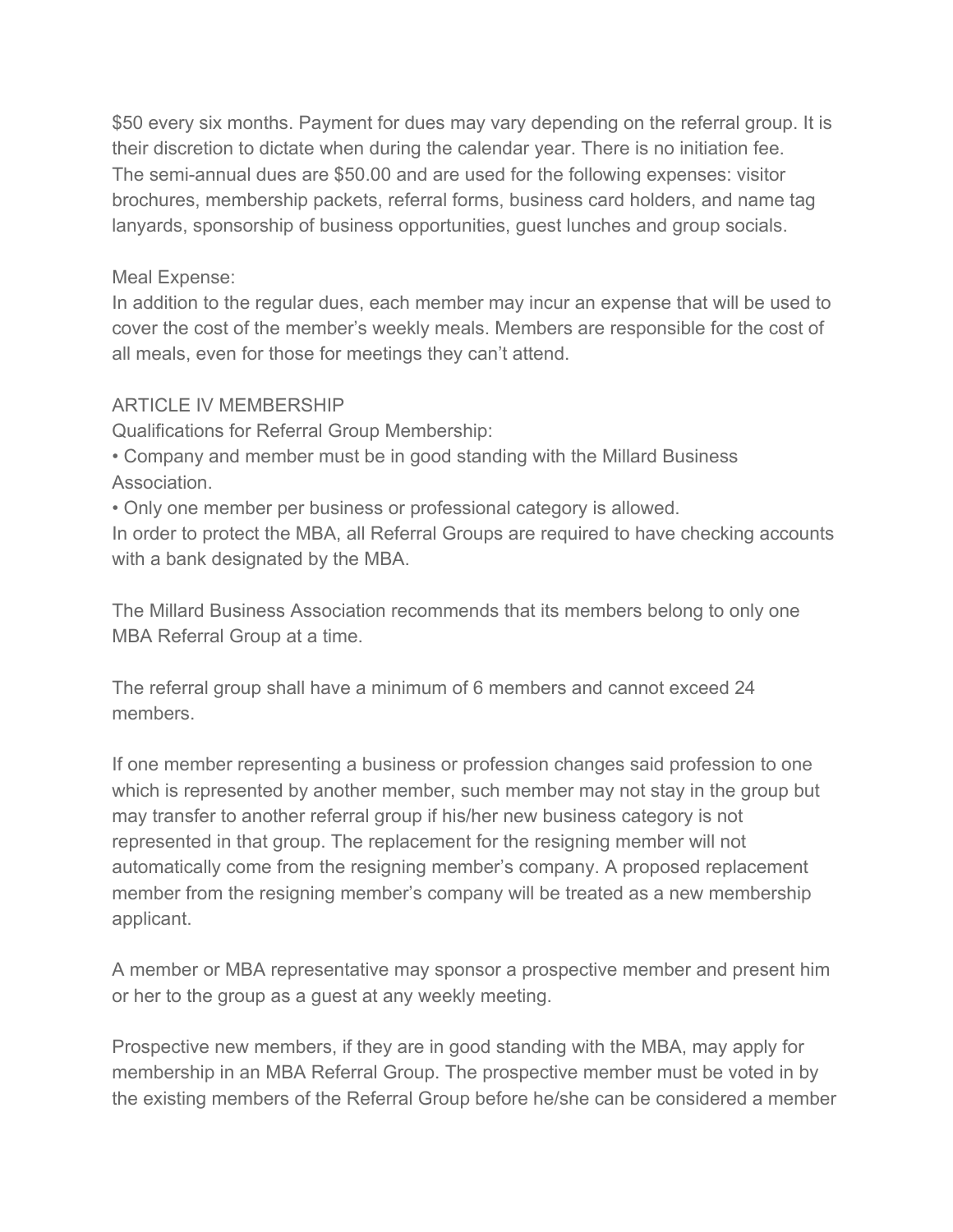of the Referral Group. In the case of multiple prospects from the same industry applying for membership in the same Referral Group at the same time, the Referral Group shall vote on the one who best fits the needs of the Referral Group.

### ARTICLE V – ATTENDANCE

Active participation of all members is the KEY to SUCCESS of the Group. Absences should be avoided whenever possible. Attendance records will be kept by the Group's designated Officer.

#### Attendance requirements:

Members are expected to demonstrate their commitment through consistent attendance. Each member is only allowed to miss a maximum of 6 times during the 6 month period with of 3 being unexcused absence. You must notify an Officer that you will not be attending otherwise it will be considered an unexcused absence.

When an absence is unavoidable, send a substitute (ie: office staff, employee, etc..). You will not receive an absence when you send a substitute.

MEETING CANCELLATIONS: MBA referral group meetings shall be canceled when Millard Public Schools closes school due to weather related issues.

# ARTICLE VI – DELINQUENT MEMBERS

A member whose dues are more than 45 days delinquent shall be contacted by the Millard Business Association for immediate payment. If the delinquent dues are not paid on or before the weekly meeting following such contact, the delinquent member shall be dropped from the membership roster and his or her business category shall be reopened.

After a three month waiting period, a member who has been dropped from membership for non-attendance may request reinstatement if that member's business category has not been filled. A former member may reapply for membership and such application shall be considered in the same manner as an application for new members. Notwithstanding the above, a member may obtain a leave of absence from active participation in the organization for any reasonable cause upon approval of the majority of the group.

# ARTICLE VII – MEETINGS

The meetings will be conducted by the President of the group or by a Group Officer in the President's absence.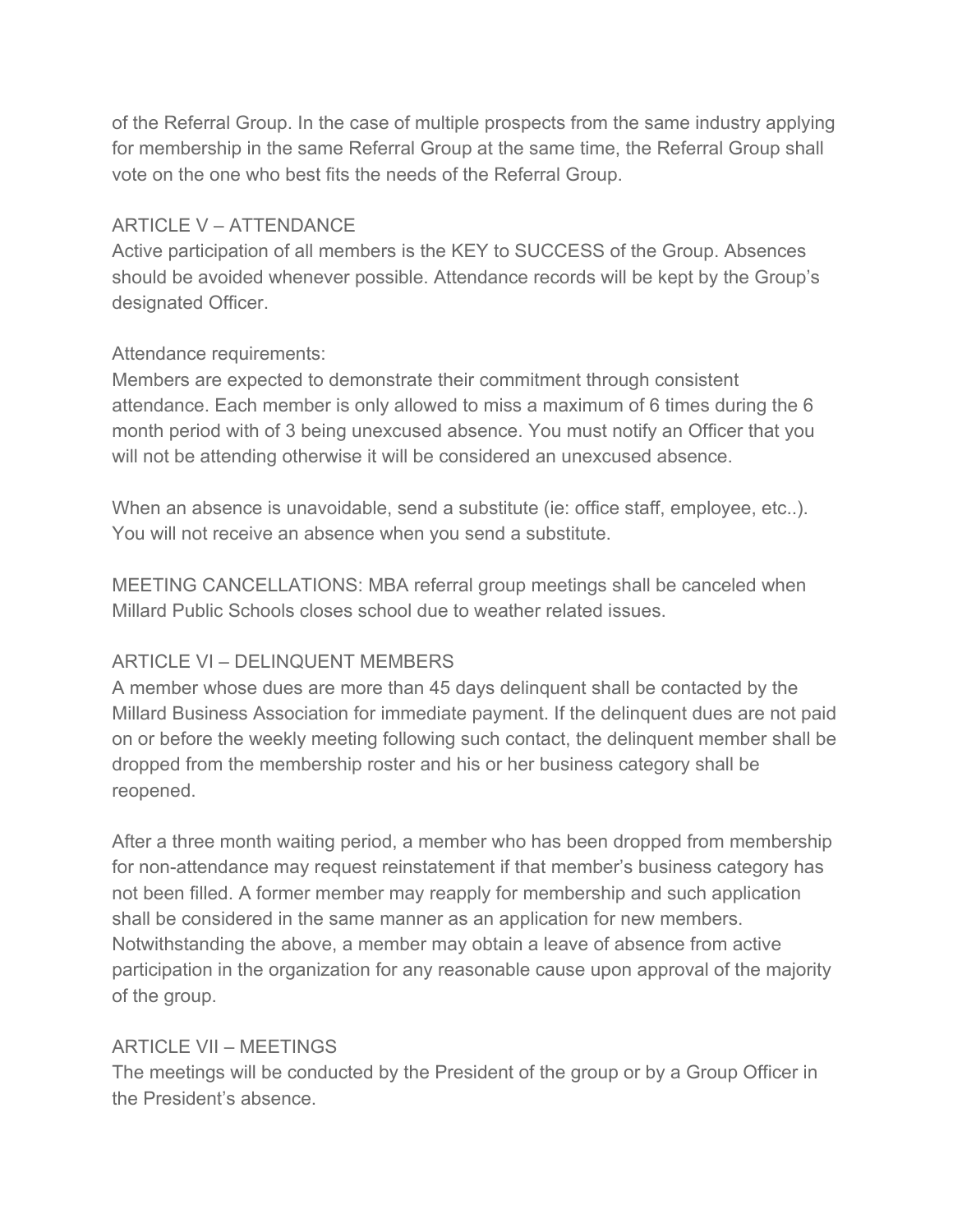Guests are welcome at any meeting with a maximum of two visits per person.

Members should state their name and company before giving their leads. Leads given are to be noteworthy and viable accounts of happenings that hopefully will result in new business to one or more members of the organization.

Also, during the referral session, members shall acknowledge any leads that resulted in new business for that member.

Suggested Meeting Agenda/Suggested Times

- 1.) Small Group Discussions (10-15 mins)
- 2.) President/Vice President Announcements, MBA Announcements, Treasurer

Report, & Visitor Introductions (15 mins)

- 3.) Speaker Presentation (10 mins)
- 4.) Q&A for the Speaker (5 mins)

\*\* The speaker may bring a door prize (value of \$20-25) to give at the end of the presentation.

- 5.) One Minute Presentations
- 6.) Networking, Referrals, & Testimonials

# SPEAKER PRESENTATION:

Each week, a different member receives the opportunity to make an extended presentation of his or her business. The purpose of the presentation is to educate fellow members, build professional respect, and generate more referrals. The presentation should be 10 minutes in length and should include handouts, literature, samples etc.

# ARTICLE VIII – GROUP OFFICERS

The officers of the group shall be the President, Vice President, Treasurer, and Secretary. The election of the Officers will be for six month terms running from January 1st to June 30th and from July 1st to December 31st.

Election will be made by secret ballot. A simple majority will determine the winners. Any vacancy in the Officers shall be voted on by the members. A simple majority will determine the winner.

Any Officer may be removed upon motion made in writing signed by at least five (5) members and a majority vote of the membership.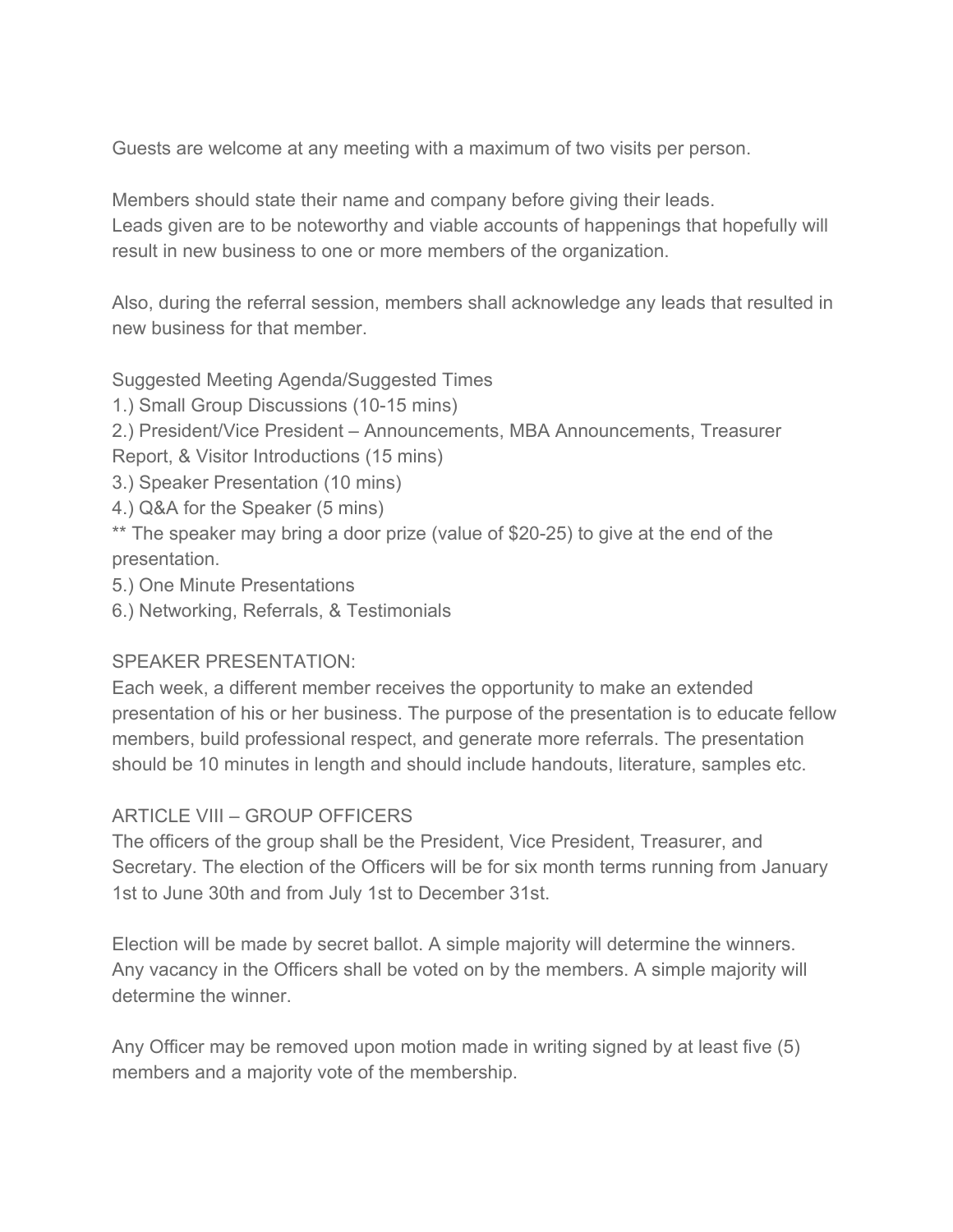Duties of the Officers shall be as follows:

Each Officer shall be responsible for the performance of his or her duties at each meeting, and is authorized to assign his or her duties to another as a substitute during absences or another Officer must handle the absent officers responsibilities.

President: The President shall preside at the weekly meetings, provide follow-up on visitors, maintain speaker rotation, provide updates on the MBA website (as deemed necessary), maintain all forms and supplies and provide follow-up on absent members. The President shall also be responsible for welcoming and supervising the induction of each new member into the organization.

Vice President: Shall act for the President in the President's absences. His or her duties shall also include providing a monthly referral report, maintain membership roster, assist in the follow-up on absent members, and provide weekly MBA updates.

Treasurer: Shall act for the President and Vice President if not in attendance, will collect referral group member dues (annual MBA dues are paid directly to the Association), collect quarterly meal payments (if necessary), pay restaurant expenses (if necessary), report financial standing, and maintain an accurate checkbook ledger, deposit funds and request checks from the MBA.

Secretary: Shall act for the President, Vice President, and Treasurer if not in attendance, and maintain meeting minutes for each meeting.

If all 4 Officers are absent either a past officer or another member will be appointed to handle officer's responsibilities.

In cases where an officer is no longer employed by the company that paid for the membership, the replacement shall be treated as a new member and the group shall vote on their membership to the group. A special election shall be held to replace the officer's

position.

A member must be a member of the group for at least 3 months to run for an Officer position.

# ARTICLE IX – REFERRAL GROUP BANK ACCOUNT

The bank account of the Referral Group must be at the same bank as the accounts of the Millard Business Association.